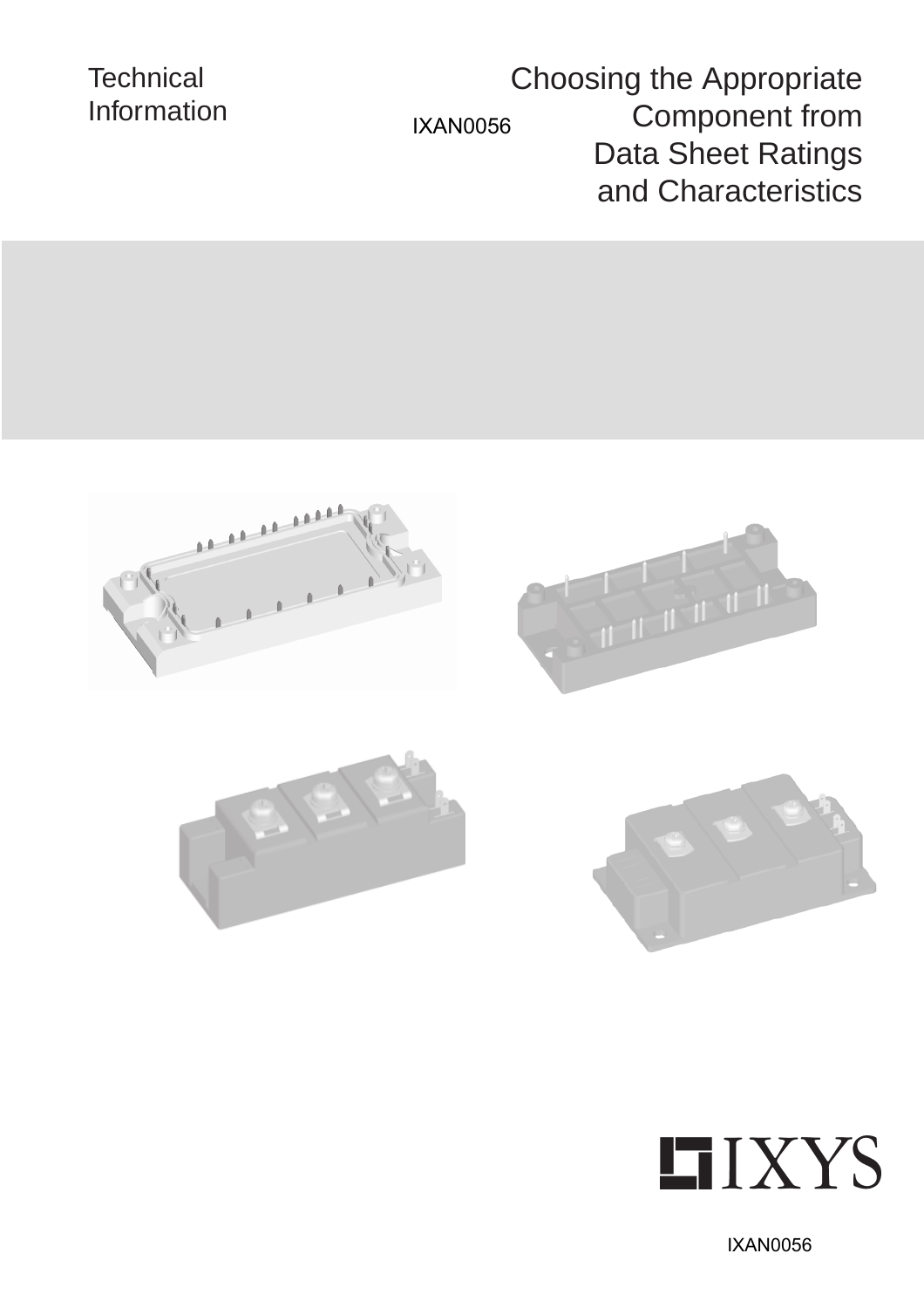## Choosing the Appropriate Component from Data Sheet Ratings and Characteristics

This application note is intended to show how to choose the appropriate rating of a power semiconductor component for a known application using the specifications given in the data sheet. The explanations have been kept sufficiently general to be applicable to all common power circuits. However, for the sake of concreteness, they focus on IXYS IGBT modules and discretes respectively with or without diode. Proceeding as

described in the following enables the designer to gain all necessary information from the data sheets for the most economic selection of power semiconductors. For further details about data sheet specifications and ratings, please refer to the standards [1] for IGBTs, [2] for diodes and [3] for general remarks in their actual versions.

### **1 Power Losses**

Power losses are important in several respects: Besides the efficiency of a converter, they determine heatsink and cooling method along with the rating of power semiconductors required. Power losses occur in several ways as explained in the following sections:

#### **1.1 Conduction Losses**

Conduction losses are caused by the forward voltage drop when the power semiconductor switch has been turned on by

$$
P_C = V_{forward}(I) \cdot I \tag{1}
$$

where I is the current carried and V<sub>forward</sub> is the current dependant forward voltage drop given by table 1.

The given data should be used as follows:

- Using the numerical value is the most simple way to determine conduction losses. The numerical value can be applied if the current in the device is equal or close to the current it is specified for; data sheet numerical values are given for typical application currents.
- The graph most accurately determines conduction losses. However data generation and calculation become rather laborious.
- A good compromise is to use the equation with the parameters given in the data sheet: For the sake of simplification, the exponential function of forward voltage drop has been linearized for the typical range of operating points.
- Please make sure the conditions the data used are given for correspond to the application. To estimate if a power semiconductor rating is appropriate, usually the values valid for elevated temperature, close to the maximum junction temperature TJmax, should be used to calculate power losses because this is commonly the operating point at nominal load - independent from temperature coefficient of the parameter being positive - such as saturation voltage of NPT IGBTs - or negative - such as forward voltage of fast diodes, at least at lower currents.

This caveat should also be applied to the other types of losses as discussed below.

#### **1.2 Blocking Losses**

Blocking losses are generated by a low leakage current through the device while blocking a high voltage

$$
P_{B} = V_{block}(I) \cdot I \tag{2}
$$

where I is the leakage current and V<sub>block</sub> is the blocking voltage applied.

|                 | <b>IGBT</b>                                                                                | <b>Diode</b>                       |
|-----------------|--------------------------------------------------------------------------------------------|------------------------------------|
| numerical value | $V_{CE(sat)}$                                                                              | VF                                 |
| graph           | $I_{C}$ (V <sub>CF</sub> )                                                                 | $I_F(V_F)$                         |
| equation        | $V_{CEsat} (I_C) = V_0 + R_0 \cdot I_C$                                                    | $V_F (I_F) = V_0 + R_0 \cdot I_F$  |
| conditions      | collector current<br>$\mathsf{I}_{\mathsf{C}}$ :<br>V <sub>GE</sub> : gate emitter voltage | $I_F$ : forward current            |
|                 | $T_{\text{J}}$ : junction temperature                                                      | $T_{\rm J}$ : junction temperature |

Table 1: characterization of forward voltage drop

at certain blocking voltage and temperature. The dependence between leakage current and applied voltage typically is exponential; this means that using a data sheet value given for a blocking voltage higher than applied overestimates blocking losses. However in general, blocking losses are small and can often, but not always, be neglected.

The data sheet indicates leakage current

**1.3 Switching Losses**

#### **1.3.1 IGBT**

IGBTs are designed for use in switching converters and not linear operation. This means switching time intervals are short compared to the pulse durations at typical switching frequencies, as can be seen from their switching times, such as fall time  $t_f$  and rise time  $t_r$  in the data sheets. Switching losses occur during these switching intervals.

For IGBTs they are specified as an amount of energy for a certain switching operation according to table 2.

Again the given data should be used as follows - see also section 1.1:

- Using the numerical value is the most simple way to determine switching losses. The numerical value can be applied if the switching operations are carried out at the same or similar conditions as indicated in the data sheet.
- The graphs permit the most accurate determination of switching losses, given the parameters of converter design -  $R_G$  - and converter current  $I_C$ .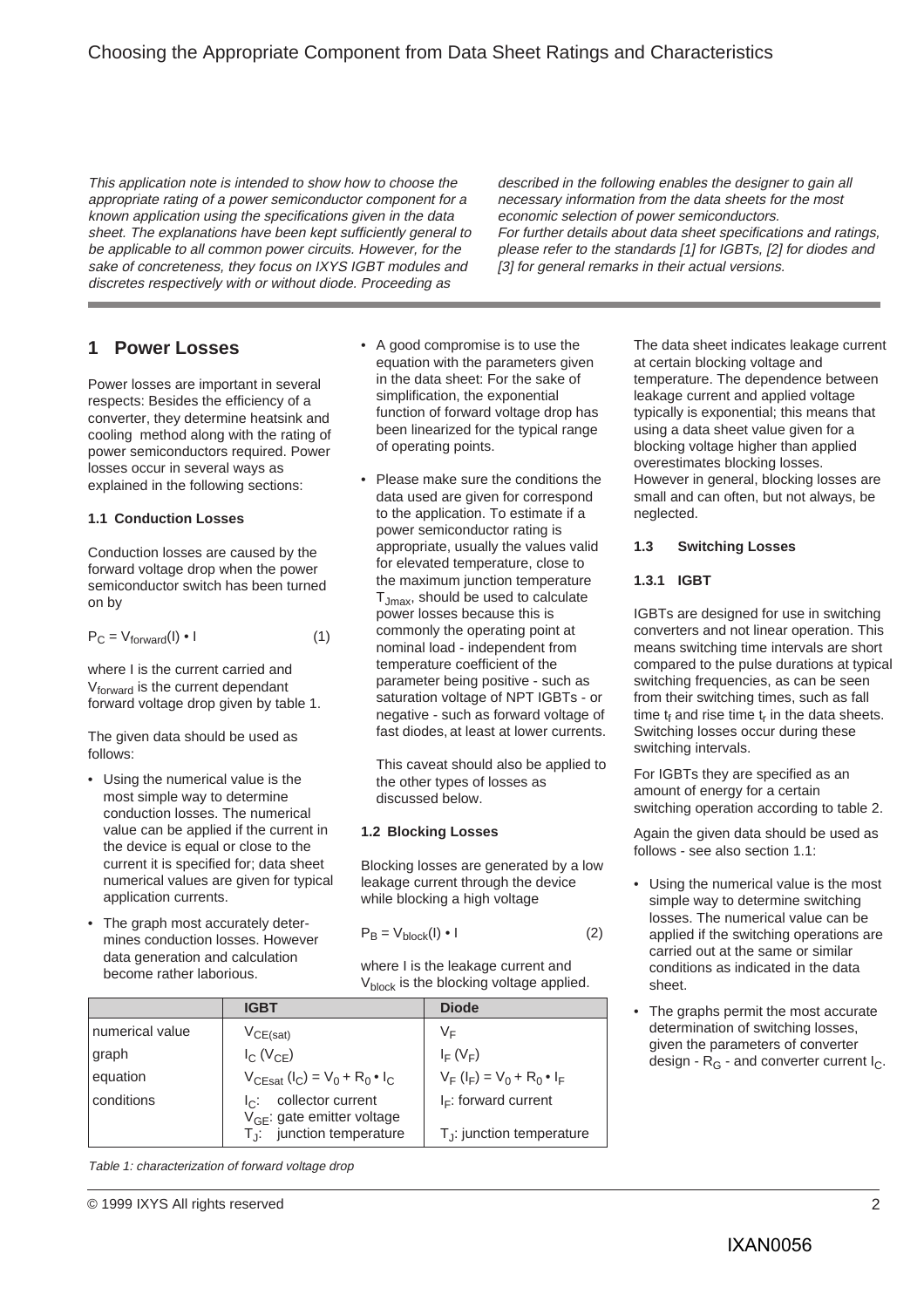|                                                                                                                                                                                                             | turn on                                    | turn off                                                                 |
|-------------------------------------------------------------------------------------------------------------------------------------------------------------------------------------------------------------|--------------------------------------------|--------------------------------------------------------------------------|
| numerical values                                                                                                                                                                                            | $E_{on}$                                   | $E_{\text{off}}$                                                         |
| graphs                                                                                                                                                                                                      | $E_{on}$ ( $I_{C}$ ), $E_{on}$ ( $R_{G}$ ) | $E_{\text{off}}$ ( $I_{\text{C}}$ ), $E_{\text{off}}$ ( $R_{\text{G}}$ ) |
| conditions<br>$I_{\rm C}$ : collector current<br>$V_{CF}$ : collector emitter voltage  before turn on<br>$V_{GE}$ : gate emitter voltage<br>$R_G$ : gate resistor<br>T <sub>.I</sub> : junction temperature | after turn on<br>before and after turn on  | before turn off<br>after turn off<br>before and after turn off           |

Table 2: characterization of IGBT switching losses

• In some applications, collector emitter voltage  $V_{CF}$  in the blocking state slightly differs from the value as considered to be typical and indicated as a condition in the data sheet. In this case a linearization around the operating point according to

$$
E_{on/off} = E_{on/off, ind.} \bullet \frac{V_{CE}}{V_{CE, ind.}}
$$
 (3)

may help to determine switching losses more accurately. E<sub>on/off</sub> and  $V_{CF}$  are the actual vaues in the application, while E<sub>on/off, ind.</sub> and  $V_{CE,ind}$  are the vaues indicated in the data sheet.

• Please note that the specifications in the data sheet refer to typical operation in hard switching. However data for soft switching may be gained mainly using the graphs as listed in table 2 and by choosing the appropriate operating conditions defined by the snubber or resonant circuit:

A properly designed snubber will reduce the switching losses the snubber is designed for - typically turn off losses, while the losses during the second switching operation typically turn on - may also be influenced depending on the snubber circuit.

Resonant switching can reduce switching losses in the power semiconductor close to zero depending on the circuit.

#### **1.3.2 Diode**

Diodes mainly experience turn off losses when used in a hard switching circuit with inductive load. In this case, the diode is carrying current, which commutates to a transistor being turned on, thus forcing the diode to turn off and take over blocking voltage, which is the case considered below. Applying voltage to a diode not carrying current for example in resonant circuits or with an ohmic load - can eliminate diode turn off losses almost completely.

Diode turn off losses in a hard switching circuit with an inductive load are given by:

$$
E_{off} = \begin{vmatrix} t_0 + t_{rr} \\ \int_{t_0}^{t} V_R \cdot I_F \cdot dt \\ \end{vmatrix}
$$
 (4)

An idealized waveform of diode commutation is shown in figure 1; it helps to simplify equation 4 to an analytical expression as follows:

$$
E_{\text{off}} = \frac{1}{8} \cdot I_{\text{RM}} \cdot V_{\text{R}} \cdot t_{\text{rr}} \tag{5}
$$

With equations 4 or 5, diode switching losses can easily be estimated for the operating point in the application using the parameters given in the data sheet according to table 3.

Corresponding to section 1.3.1, the following use of data sheet values is recommended:

- Using the numerical values is the most simple way to determine switching losses. The numerical values can be applied if the switching operations are carried out at the same or similar conditions as considered to be typical and thus indicated as numerical values in the data sheet.
- The graphs allow a more accurate determination of switching losses.



Figure 1 Idealized turn off waveform of a diode

| numerical<br>values | $IRM$ , $trr$                                                                                                                                                                                                                                               |
|---------------------|-------------------------------------------------------------------------------------------------------------------------------------------------------------------------------------------------------------------------------------------------------------|
| graph<br>conditions | $I_{RM}$ (di/dt), $t_{rr}$ (di/dt)<br>I <sub>F</sub> : forward current before<br>commutation<br>di <sub>F</sub> /dt: current fall rate<br>during commutaiton<br>$V_R$ : reverse blocking<br>voltage after turn off<br>T <sub>J</sub> : junction temperature |

Table 3: Characterization of diode reverse recovery

• Please note again the specifications in the data sheet refer to the typical operation of hard switching. However data for soft switching may be gained mainly using the graphs as listed in table 3 and by choosing the appropriate operating conditions defined by the snubber or resonant circuit:

A properly designed snubber will reduce the switching losses the snubber is designed for - typically turn off losses.

Resonant switching is capable to reduce switching losses in the power semiconductor close to zero depending on the circuit.

Further Information on Fast Recovery Epitaxial Diodes FREDs is given in [4].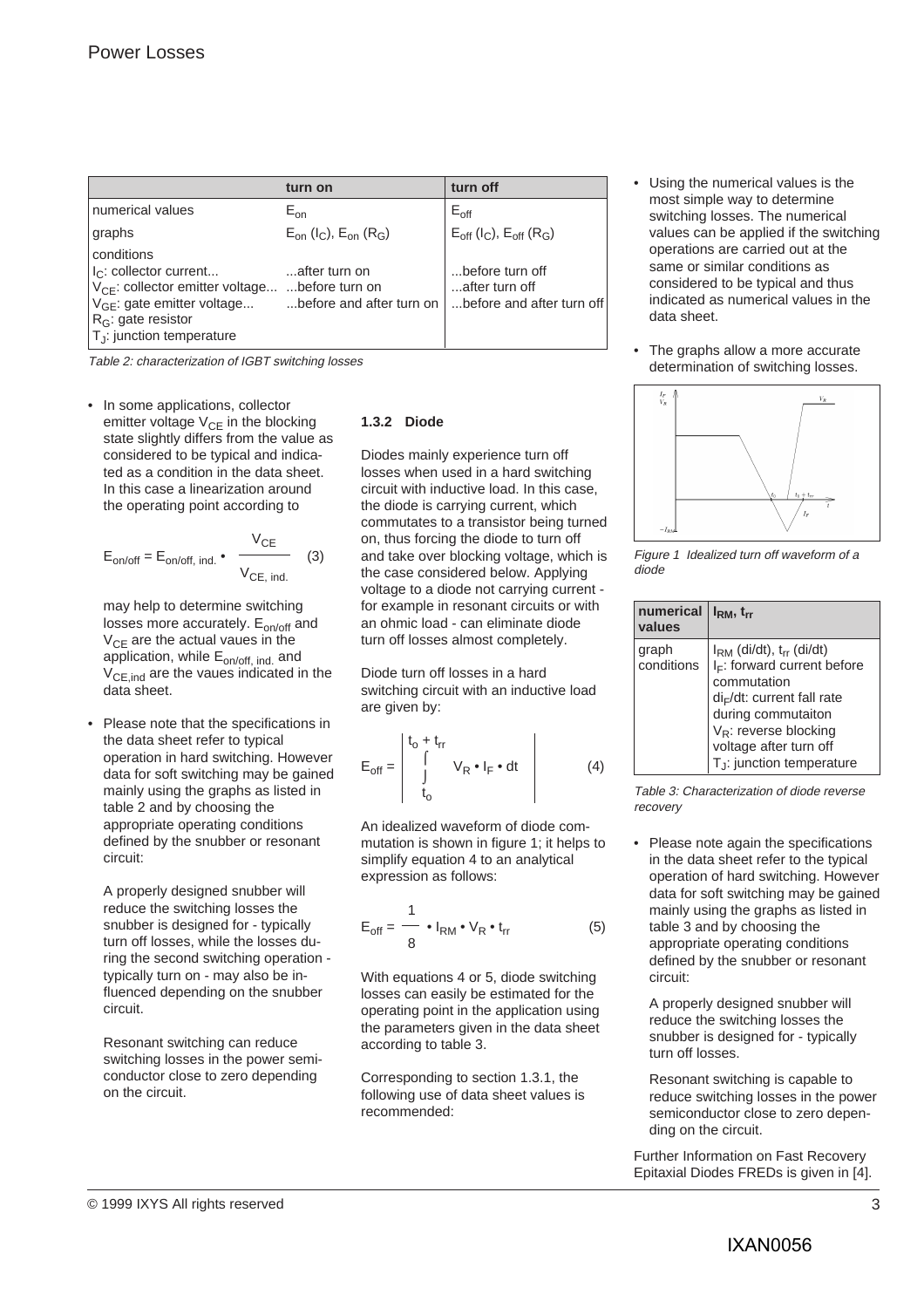## **2 Chip Temperature**

Having calculated the power losses according to section 1, chip temperature can be computed for a certain component considering cooling conditions. Chip temperature must not exceed the maximum specified value TJ,max. Please be aware that all values of thermal resistance and impedance in the data sheets as explained in the following, refer to components that have been mounted according to the mounting instructions for the package.

There are two possibilities of calculating chip temperature: Average calculation which is more simple but often sufficient and dynamic calculation usually using a computer. The proceeding for both is described in the following sections.

#### **2.1 Average Calculation**

Average calculation can be advantageously used if switching frequency is sufficiently high in the kHz range and operating conditions of the device which means mainly blocking voltage. forward current, switching frequency and duty cycle - are not time variant. This often is the case for DC-DCconverters. However the method may also be helpful for an initial estimation with typical values even if not all conditions are fulfilled.

Proceed as follows: Average power dissipation for one period of switching frequency is calculated using the values given by equations 1, 2, 4 or table 2 respectively along with equation 6:

 $P_V = P_C \cdot d + P_B \cdot (1-d) + f_{sw} \cdot (E_{on} + E_{off})$  (6)

where  $f_{sw}$  is the switching frequency and d with  $0 \le d \le 1$  is the duty cycle the device is turned on for  $d/f_{sw}$ . Average junction temperature can then be calculated using

$$
\overline{T}_{J} = \overline{P}_{V} \cdot R_{thJC} + T_{C}
$$
\n
$$
\overline{T}_{J} = \overline{P}_{V} \cdot R_{thJH} + T_{H}
$$
\n(8)

where  $T_C$  and  $T_H$  are constant case and heatsink temperatures and  $R_{thJC}$ and  $R_{th,HH}$  are the values of thermal

resistance junction to case and heatsink respectively given in the data sheet. The calculation referring to heatsink is recommended if case temperature is unknown. To determine heatsink temperature the information required should be looked for in the data sheet of the heatsink; if it is measured, please make sure the temperature probe is fixed at least as close as possible to the module on the surface of the heatsink with a good thermal coupling.

Please note junction temperature will fluctuate around the average during one switching period; this amplitude however is rather low when the switching frequency is high enough, as mentioned as a condition above.

#### **2.2 Dynamic Calculation**

If an average calculation according to section 2.1 is considered to be not sufficiently accurate, a dynamic calculation can be used to determine time dependent junction temperature based on thermal impedance.

For this purpose, it is of course necessary to determine as a first step the electrical waveforms of current and voltage for each switch depending on supply, load and the pulse pattern generated by the control unit: Considering the different electrical and thermal shapes, durations and time constants, it usually will be most suitable to model the power semiconductors as ideal switches for this purpose. Based on these results in the next step time dependant power dissipations in the semiconductors -  $P_C$ , from equation 1,  $P_B$  from equation 2, Eon and Eoff according to table 2 or equation 4 - are calculated. Depending on the variation of quantities calculated in the first step, the use of certain average values in the second step may however be possible to reduce computation effort to a minimum: For example, in an inverter with a switching frequency of several kHz and a 10 Hz sinusoidal output, the main variation of junction temperature is due to the 10Hz oscillation. The additional amplitude due to switching frequency may be neglected in many cases.

Dynamic calculation is based on a physical model of the power semiconductor component consisting of thermal resistances and thermal capacities together constituting a thermal network according to figure 2. The number of RC networks connected depends on the mechanical assembly of the component; however for practical reasons a reduction to the significant networks may be advantageous.



Figure 2 Equivalent circuit for a physical model of thermal impedance

There are several indications for thermal impedance in the data sheet, all of them referring to the component heat flow from junction to case:

 $Z_{thJC}$  (t): Transient thermal impedance is shown graphically as a function of time. It is defined as

$$
Z_{\text{thJC}}\left(t\right) = \frac{T_{\text{J}}\left(t\right) - T_{\text{JO}}}{P_{\text{V}}\left(t\right)}\tag{9}
$$

with a constant power dissipation  $P_{V0}$  applied beginning at t = 0:

$$
P_V(t) = \begin{cases} 0 & \text{for } t < 0 \\ P_{V0} & \text{for } t \ge 0 \end{cases}
$$
 (10)

Before, thermal equilibrium is assumed, so that:

$$
T_{J} (t = 0) = T_{J0}
$$
 (11)

It thus describes the shape of junction temperature as the step response of the thermal network with the input being power dissipation and the output being junction temperature - in other words the transmittance  $T_1(P_1)$  is characterized in the time domain. This transmittance can be used to determine junction temperature depending on a variety of input functions - see [5] and [6].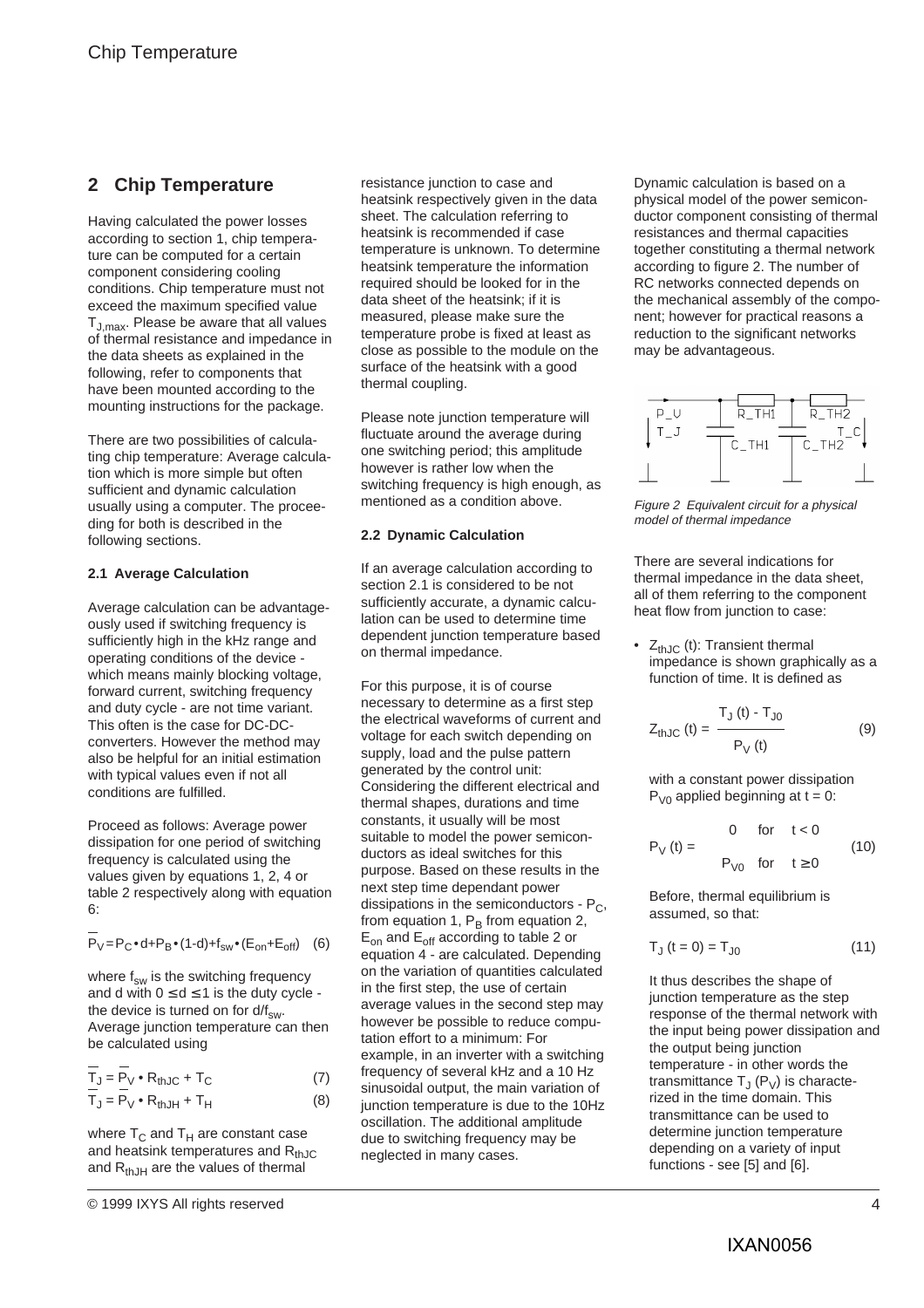## Conclusion

The shape of this step response is characterized by the following limits:

$$
\lim_{t \to 0} Z_{thJC}(t) = 0 \tag{12}
$$

 $\lim_{t \to 0} Z_{th,IC} (t) = R_{th,IC}$  (13)  $t \rightarrow \infty$ 

Case temperature is a disturbance variable to be determined by the knowledge of the thermal transition to the heatsink - basically characterized by  $R_{th, JH}$ - $R_{th, JC}$ , the heatsink itself and the environmental conditions.

Thus  $Z_{th,IC}$  describes the dynamic behaviour from the point of view of control.

• In case a simulation of the electrical circuit is performed, an equivalent electrical model is most advantageous to compute junction temperature. For this purpose the parameters  $R_{thi}$  and  $C_{thi}$  belonging to a circuit as shown in figure 2 may be indicated in the data sheet. This permits to directly integrate the thermal into the electrical simulation. This point of view of electrical circuitry is common to designers of electronics.

The impedance of the network in steady state again leads to the thermal resistance as explained in section 2.1:

$$
R_{thJC} = \sum_{k=1}^{n} R_{thk} \qquad (14)
$$

with n being the number of R-Cnetworks.

Again the knowledge of case temperature  $T<sub>C</sub>$  is essential because the calculation using  $Z_{thJC}$  only determines the difference between junction and case temperature - see above.

## **3 Conclusion**

Several methods have been shown how to estimate power losses and junction temperature of a power semiconductor component in an application. They are based on the knowledge of the application and the power semiconductor data sheet; the latter is intended to contain all necessary information for this purpose. Accuracy partially depends on the computing effort - the simple methods permitting mental arithmetic may lead to a first rough estimation while accuracy increases using other methods of calculation and simulation described. The aim anyway has been to provide generally applicable procedures requiring only the necessary minimum of effort and being executable for each professional designer of power electronics.

It is recommended to make use of these means in the design phase of any converter to choose the most appropriately sized and cost effective power semiconductor components.

References

- [1] IEC60747-9: Insulated Gate Bipolar Transistors (IGBTs)
- [2] IEC60747-2: Rectifier Diodes
- [3] IEC60747-1: General Remarks on Maximum Ratings and Characteristics, Test
- [4] Rüdiger Bürkel, Thomas Schneider: Fast Recovery Epitaxial Diodes (FRED) - Characteristics, Applications, Examples; IXYS Semiconductor Data Book, Lampertheim, 1998
- [5] O. Föllinger: Laplace- und Fourier-Transformation; AEG-Telefunken AG, 3. Auflage
- [6] O. Föllinger: Regelungstechnik Einführung in die Methoden und ihre Anwendung; Hüthig Buch Verlag, 6. Auflage